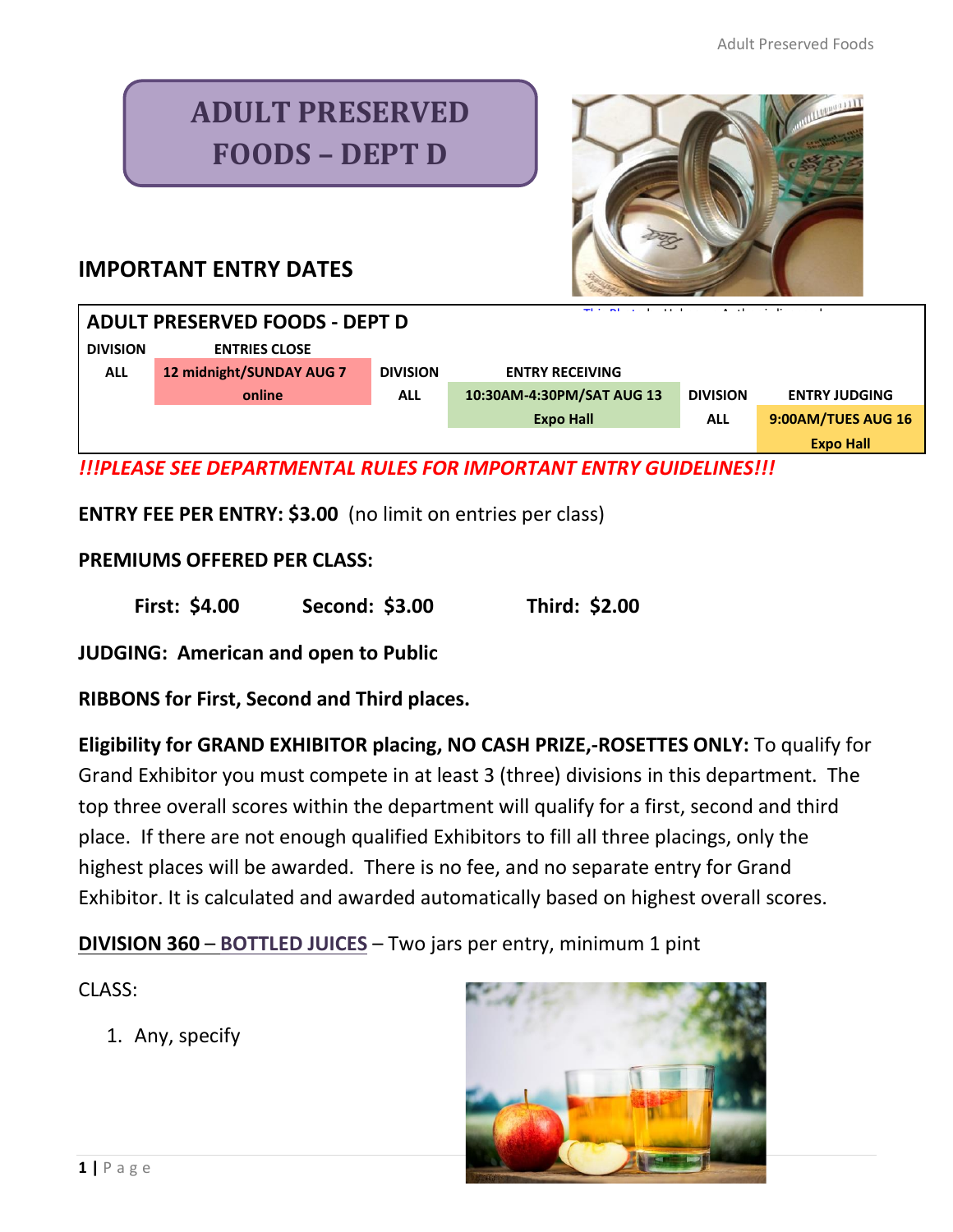### **DIVISION 361** – **CANNED FRUIT** – Two jars per entry. Minimum 1 pint. Both ½" headspace

CLASS:

- 1. Applesauce
- 2. Apricots, halved, any, specify
- 3. Berries, any, specify
- 4. Cherries, any, specify
- 5. Peaches, any, specify
- 6. Pears, any, specify
- 7. Any other fruit, specify



**DIVISION 362** – **CANNED VEGETABLES** – Two jars per entry. Minimum 1 pint. Both 1" headspace

CLASS:

1. Any vegetable, specify

**DIVISION 363 – PICKLED FRUITS/VEGETABLES** – Two jars per entry. Minimum 1 pint.

Both ½" headspace

CLASS:

- 1. Bread & Butter
- 2. Dill, specify
- 3. Sweet
- 4. Any other, specify

**DIVISION 364 – RELISH/SAUCE/VINEGAR** – Two jars per entry. Minimum 1 pint. Both ½" headspace

CLASS:

- 1. Chutney
- 2. Relish, any, specify
- 3. Sauce, any, specify
- 4. Salsa, any, specify
- 5. Flavored vinegar, any, specify
- 6. Any other, specify

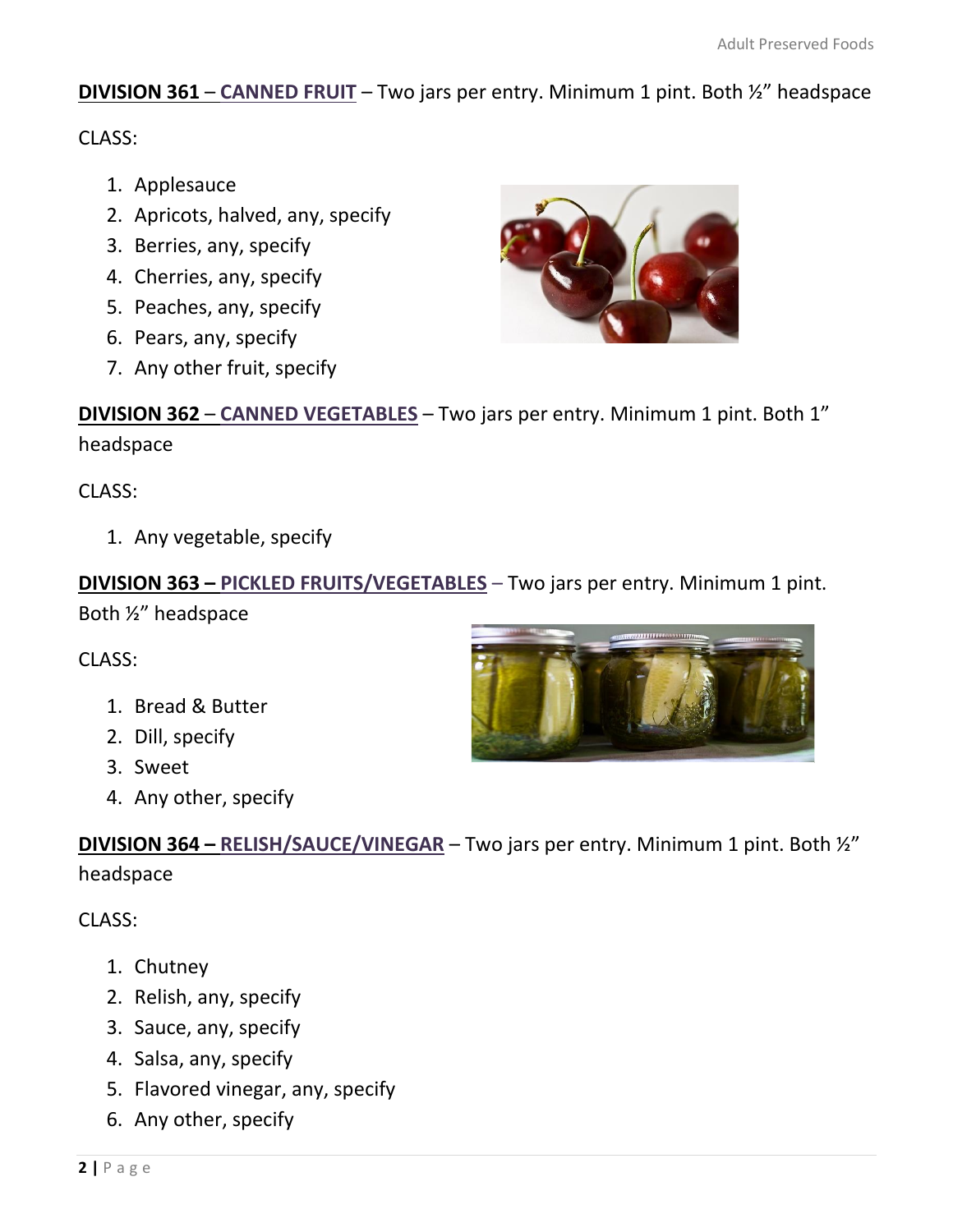**DIVISION 365 – PRESERVES** – Two jars per entry. Minimum ½ pint. Taster jar ¼ pint. Both

¼" headspace

CLASS:

1. Any preserve, specify

**DIVISION 366 – JAM, WITH PECTIN** – Two jars per entry. Minimum ½ pint. Taster jar ¼ pint. Both ¼" headspace

CLASS:

1. Any jam with pectin, specify

**DIVISION 367 – JELLY, WITH PECTIN** – Two jars per entry. Minimum ½ pint. Taster jar ¼ pint. Both ¼" headspace

CLASS:

1. Any jelly with pectin, specify

**DIVISION 368 – BUTTERS/SYRUP** – Two jars per entry. Minimum ½ pint. Taster jar ¼ pint. Both ¼" headspace

CLASS:

- 1. Fruit butter, any, specify
- 2. Fruit syrup, any, specify



**DIVISION 369 – NO PECTIN SOFT SPREAD** – Two jars per entry. [Minimum](https://www.flickr.com/photos/161643692@N05/40648534583/in/faves-columbyne_1910/) ½ pint. T[aster](https://creativecommons.org/licenses/by-nc/3.0/) jar ¼ pint. Both ¼" headspace

CLASS:

1. Any soft spread without pectin, specify

**DIVISION 370 – LOW/SUGARLESS SOFT SPREAD** – Two jars per entry. Minimum ½ pint. Taster jar ¼ pint. Both ¼" headspace

CLASS:

- 1. Jam, any, specify
- 2. Jelly, any, specify
- 3. Preserves, any, specify